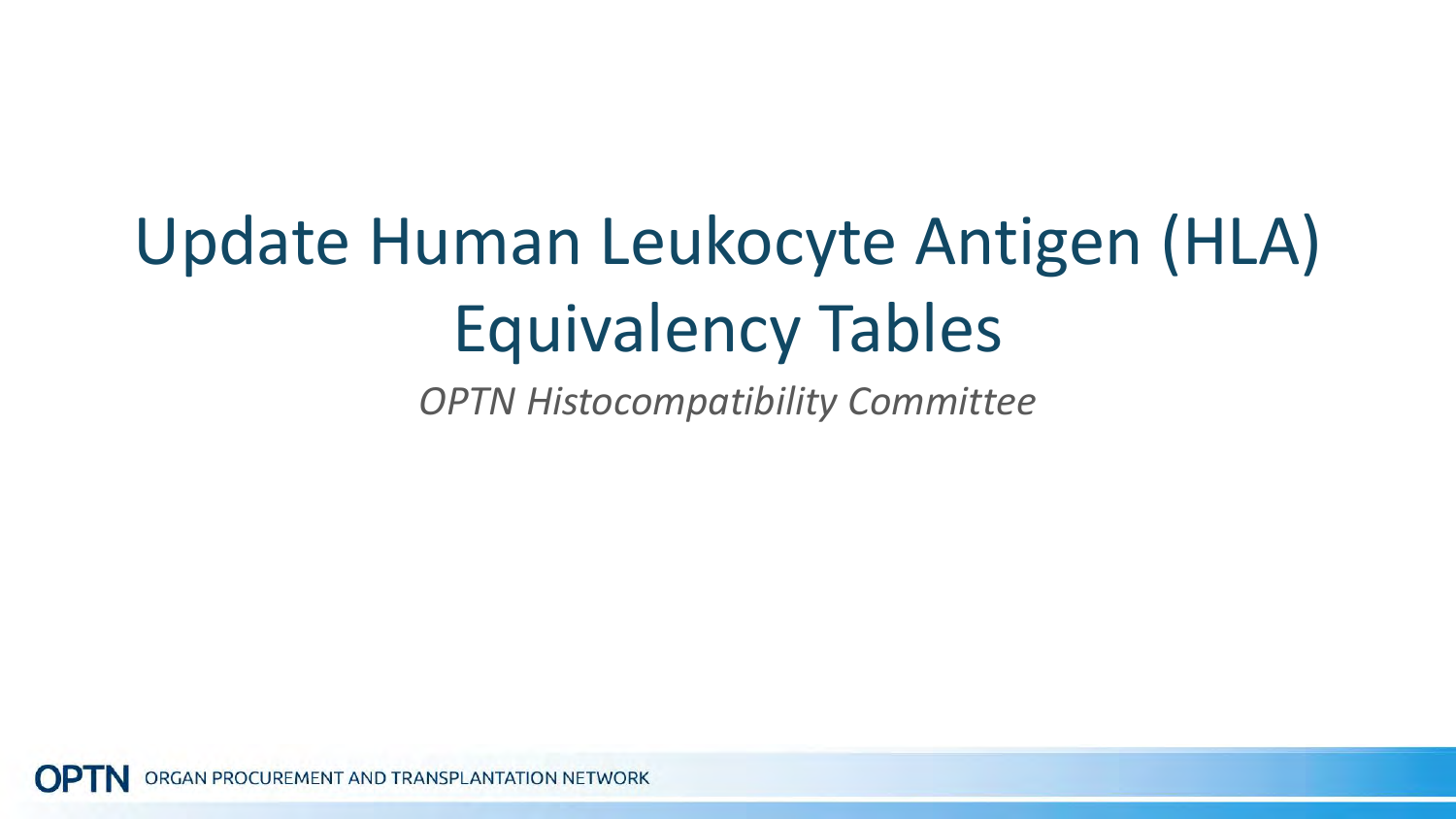## Purpose and Proposal

- Add an equivalency table for HLA-DPA1
- **Require HLA-DPA1 typing for** 
	- Deceased kidney, pancreas, and kidney-pancreas donors
	- Other deceased donors as requested
	- OPTN kidney paired donation (KPD) living donors
- Require HLA-DPA1 unacceptable antigen reporting for OPTN KPD candidates
- Update HLA-DPB1 equivalences and reportable values
- Remove broad antigens equivalent to allelic antibodies
- Align HLA donor and transplant candidate data collection across UNet<sup>SM</sup> systems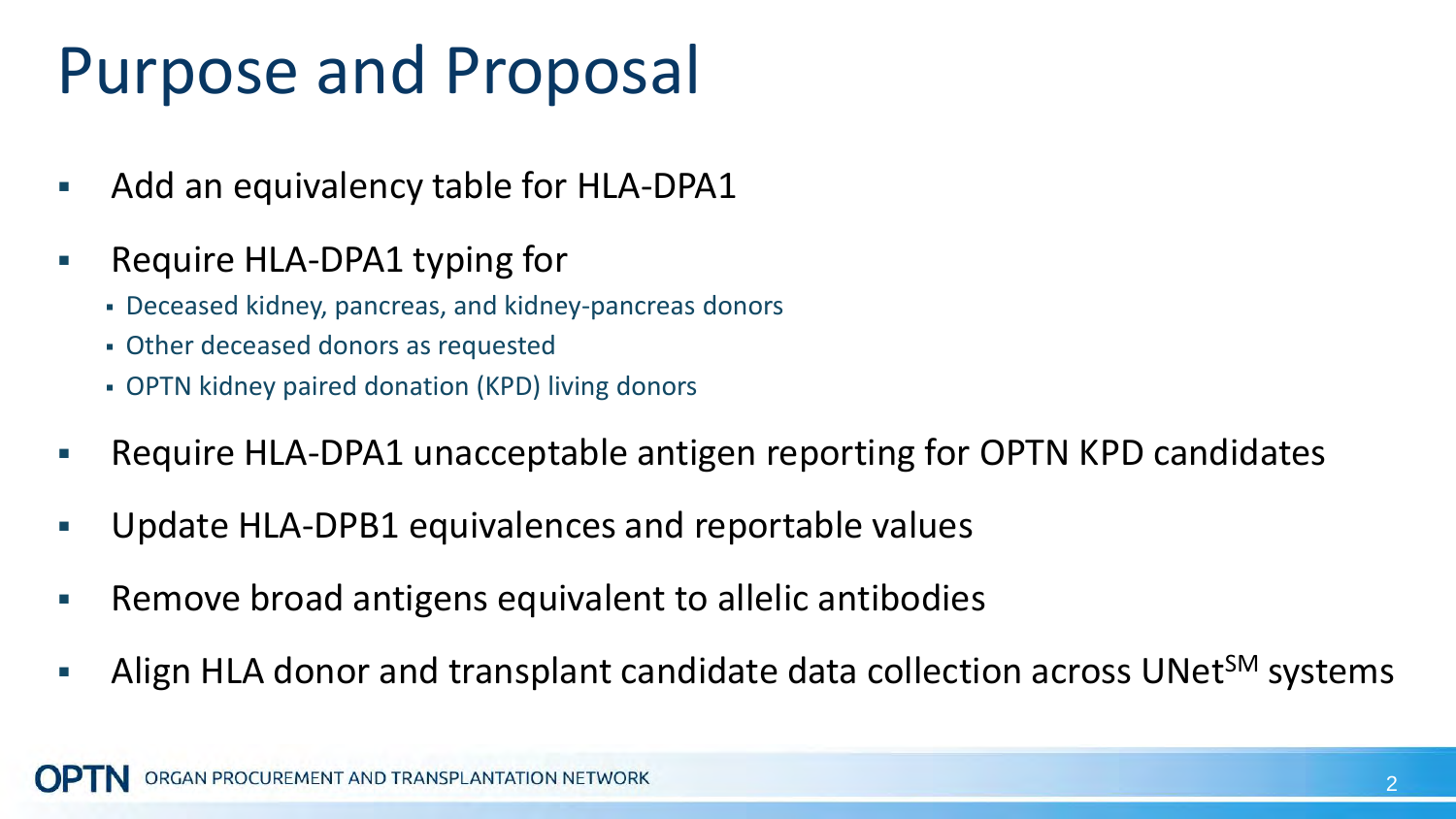## Rationale

- Automated screening for unacceptable antigens to DPA1 would increase patient safety and system efficiency
	- >80% of labs already reporting HLA-DPA1 for deceased donors
- Removal of broad antigen equivalents would help ensure candidates are not being screened off match runs for potentially compatible donors
- Aligning data collection increases consistency and efficiency
	- Also allows for development of an HLA typing upload API